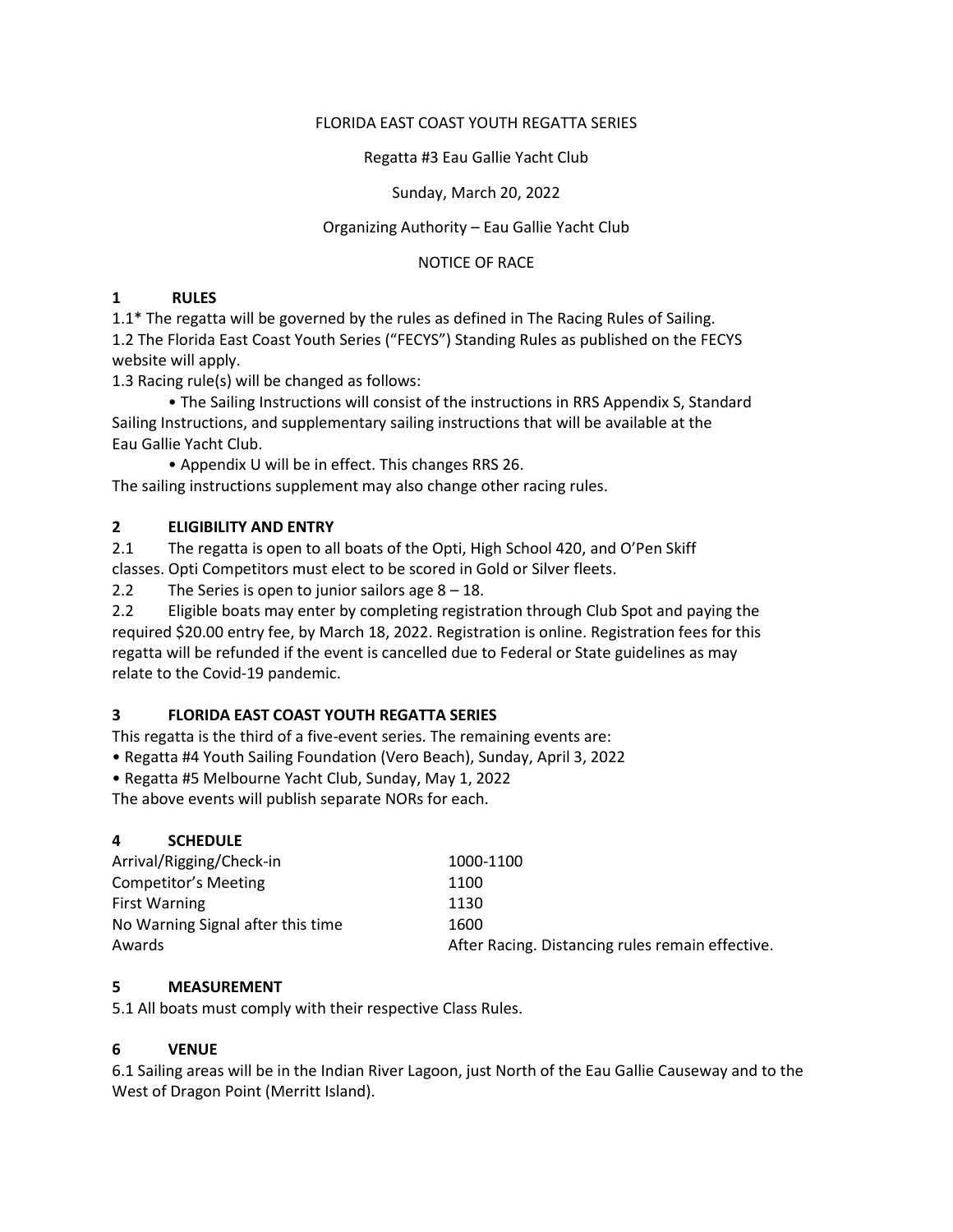# **7 Parking/Launching/Coach Boats**

7.1 Space for unloading sailboats before the regatta and loading after the regatta will be available in the Eau Gallie Yacht Club Parking Lot.

7.2 Parking for trailers will be provided in the Eau Gallie Parking lot. A map for parking will be provided in the official noticeboard on Club Spot.

7.2 The Eau Gallie Yacht Club boat ramp will be available for launching of sailboats only.

7.3 Coach boats should launch from the Eau Gallie Causeway Public Boat Ramp, which is located on the East end of the Eau Gallie Causeway roughly one (1) nautical mile Southwest of the Yacht Club. This boat ramp launches to the South side of the causeway. Please adhere to the no-wake zone and other nautical rules/regulations in the area. A map will be provided in the official noticeboard showing this boat ramp in relation to EGYC, as well as the easiest route to the club by water.

# **7 THE COURSES**

7.1 Optis and O'Pen Skiffs will sail a traditional triangle course.

7.2 420s will sail a windward-leeward course.

7.3 Course diagrams will be provided in the official noticeboard.

# **8 SCORING**

8.1 Each individual regatta will be scored using the scoring system per Appendix A. There will be a discard after six (6) races are completed, and two discards after twelve (12) races are completed. This changes RRS A2.

8.2 One race is required to be completed to constitute a regatta.

8.3 The Florida East Coast Youth Series scoring shall be based on the Low Point Scoring System. The sailor's finishing place for each regatta shall be their score for each regatta in the series. If all five scheduled regattas are scored, a boat may discard their worst score. If four or fewer regattas are held, there shall be no discards.

Appendix A5.3 will apply. Entry in one regatta in the series will be deemed entry of the competitor for the series. If a competitor enters in different classes or fleets at different regattas, they will be entered for the series in all classes / fleets in which they raced during the series. Those that do not compete in an individual regatta will be scored DNC based on the number of entrants for that event. The lowest scoring sailor is the winner of the Series. In the event of a Series tie, RRS A8 will be used as amended with the word "race" replaced by "regatta."

# **9 SUPPORT PERSONS**

9.1 The adults supervising the competitors are ultimately responsible for the risks of the sport and shall attend all Competitors' Meetings at the Sailing Center.

9.2 Parents not personally attending any part of the event shall ensure that another adult is authorized and designated to make these decisions for their sailor.

9.3 Each competitor shall indicate in writing at Check-In the parent or adult representative that will be responsible for the competitor throughout the event.

9.4 The designated adult shall accept full responsibility for all actions of the competitor during any activity related to the event. This includes onshore activities before, during, and after the regatta.

9.5 [DP] All support vessels shall be equipped with a functioning engine safety cut-out switch (kill switch) which shall remain attached to the support person at all times while the engine is running. Failure to comply may be misconduct and/or result in expulsion from the event.